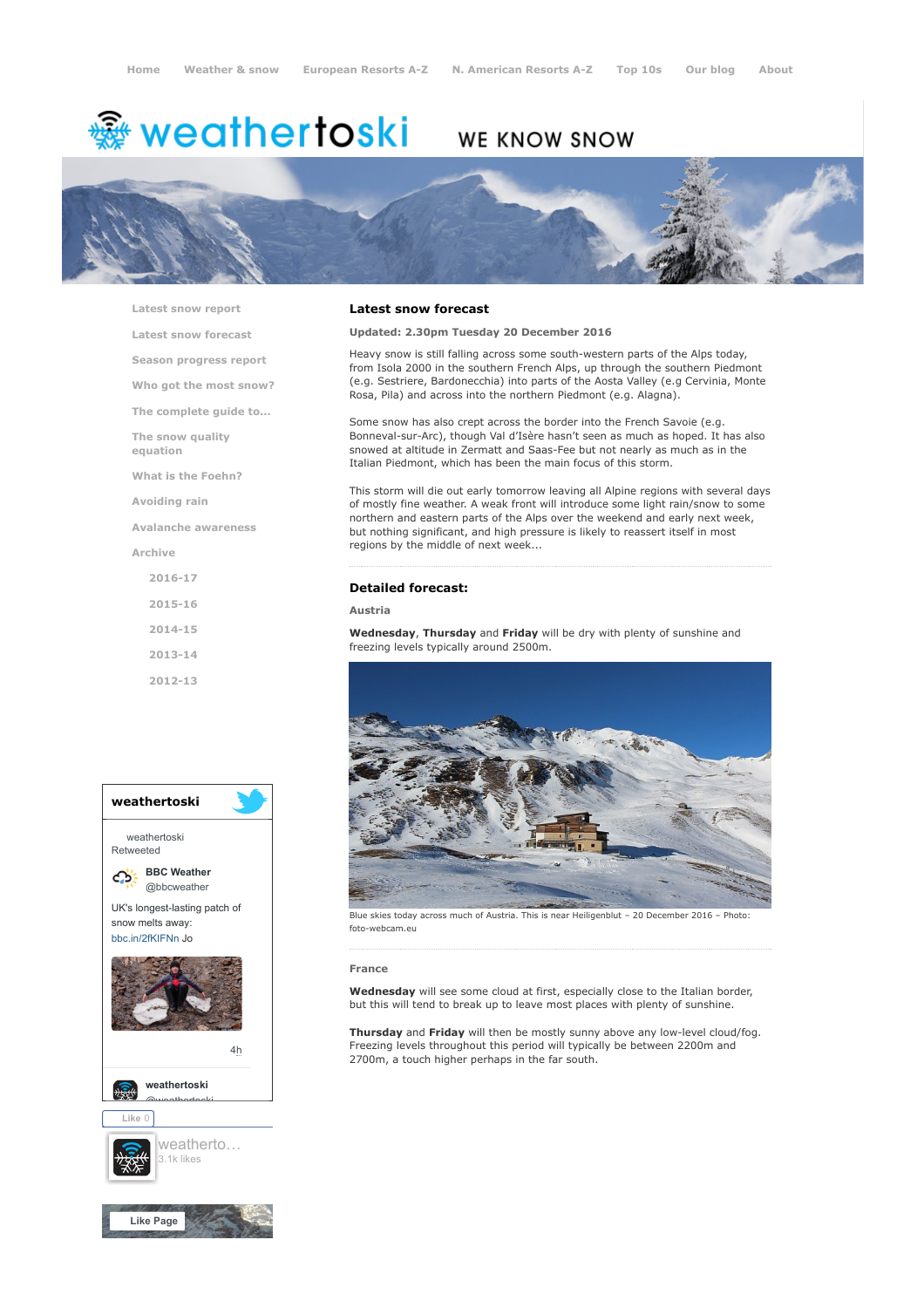Follow me on: **Luitt** 

[Tweet](https://twitter.com/intent/tweet?original_referer=https%3A%2F%2Fwww.weathertoski.co.uk%2Fweather-snow%2Farchive%2Fsnow-forecast-20-12-2016%2F&ref_src=twsrc%5Etfw&text=Weather%20to%20ski%20-%20Snow%20forecast%20-%2020%20December%202016&tw_p=tweetbutton&url=https%3A%2F%2Fwww.weathertoski.co.uk%2Fweather-snow%2Farchive%2Fsnow-forecast-20-12-2016%2F)

Tweet this page





# Contact us...

Got a burning question about weather or snow conditions in the Alps? [Contact us](https://www.weathertoski.co.uk/about-1/contact-us/) and we'll do our best to answer it...

### E: [info@weathertoski.co.uk](mailto:fraser@weathertoski.co.uk)

T: +44 (0)20 3151 3154



Partly cloudy in Courchevel today, with more in the way of sun expected tomorrow – 20 December 2016 – Photo: weathertoski.co.uk

# Italy

Wednesday may start a bit cloudy in some western Italian resorts with a few flurries here and there. Further east, however, it will be sunny. This sunshine should extend to most areas by the end of the day.

Thursday and Friday will then be mostly sunny in all regions with freezing levels typically between 2200m and 2700m.



Lots of snow falling in the Piedmont today. This is Prato Nevoso – 20 December 2016 – Photo: facebook.com/pratonevoso

Switzerland

Wednesday may start cloudy with a few flurries in the far south/south-west close to the Italian border. However, these should clear with all areas enjoying some sunshine as the day progresses.

Thursday and Friday will be fine with plenty of sunshine in all regions and freezing levels typically between 2200m and 2700m.



Variable skies in eastern Switzerland today but the sun should return tomorrow – 20 December 2016 – Photo: bivio.ch

# Outlook:

A weakening weather front will bring a little snow (1200-1600m) to some northern parts of the Alps this weekend and early next week, especially the north-east. However, it won't amount to much, and the majority of the Alps